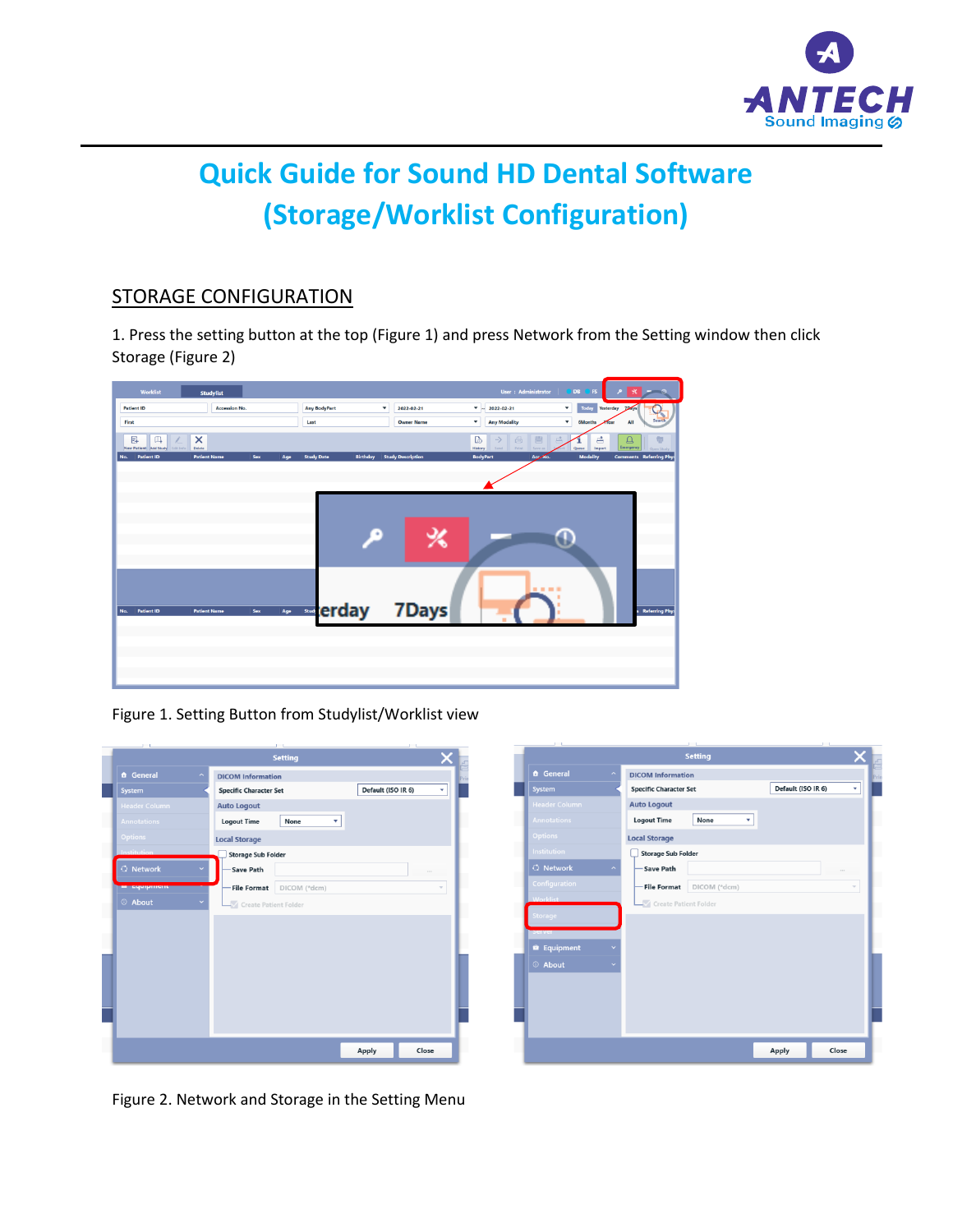

2. Press Add button (Figure 3) and add AE Title, IP Address and Port to the Server Information and click Add (Figure 4)

| <b>Setting</b><br><b>Storage Server</b><br><b>AE Title</b> | <b>IP Address</b> | Port<br><b>Marker</b> | Shutte |
|------------------------------------------------------------|-------------------|-----------------------|--------|
|                                                            |                   |                       |        |
|                                                            |                   |                       |        |
|                                                            |                   |                       |        |
|                                                            |                   |                       |        |
|                                                            |                   |                       |        |
|                                                            |                   |                       |        |
|                                                            |                   |                       |        |
|                                                            |                   |                       |        |
|                                                            |                   |                       |        |
|                                                            |                   |                       |        |
|                                                            |                   |                       |        |
|                                                            |                   |                       |        |
|                                                            |                   |                       |        |
|                                                            |                   |                       |        |
|                                                            |                   |                       |        |
|                                                            |                   |                       |        |
|                                                            |                   |                       |        |
|                                                            |                   |                       | Echo   |
| Edit                                                       | Delete            |                       |        |
|                                                            |                   |                       | Select |

Figure 3. Adding a Storage Server

|                        | <b>Server Information</b>                                    |                        | <b>Server Information</b>             |
|------------------------|--------------------------------------------------------------|------------------------|---------------------------------------|
| <b>AE Title</b>        |                                                              | <b>AE Title</b>        | SOUNDHDDENTAL                         |
| <b>IP Address</b>      |                                                              | <b>IP Address</b>      | 127.0.0.1<br><b>Example Only</b>      |
| Port                   |                                                              | Port                   | 4410                                  |
| <b>Transfer Syntax</b> | <b>Implicit VR Little Endian</b><br>$\overline{\phantom{a}}$ | <b>Transfer Syntax</b> | <b>Implicit VR Little Endian</b><br>▼ |
| Q-Factor               |                                                              | Q-Factor               |                                       |
| Option                 | Marker                                                       | Option                 | Marker                                |
|                        | $\sqrt{\phantom{a}}$ Shutter                                 |                        | Shutter                               |
|                        | All Annotations (DICOM Overlay)                              |                        | All Annotations (DICOM Overlay)       |
|                        | Add<br>Cancel                                                |                        | Add<br>Cancel                         |

Figure 4. Entering AE Title, IP Address and Port number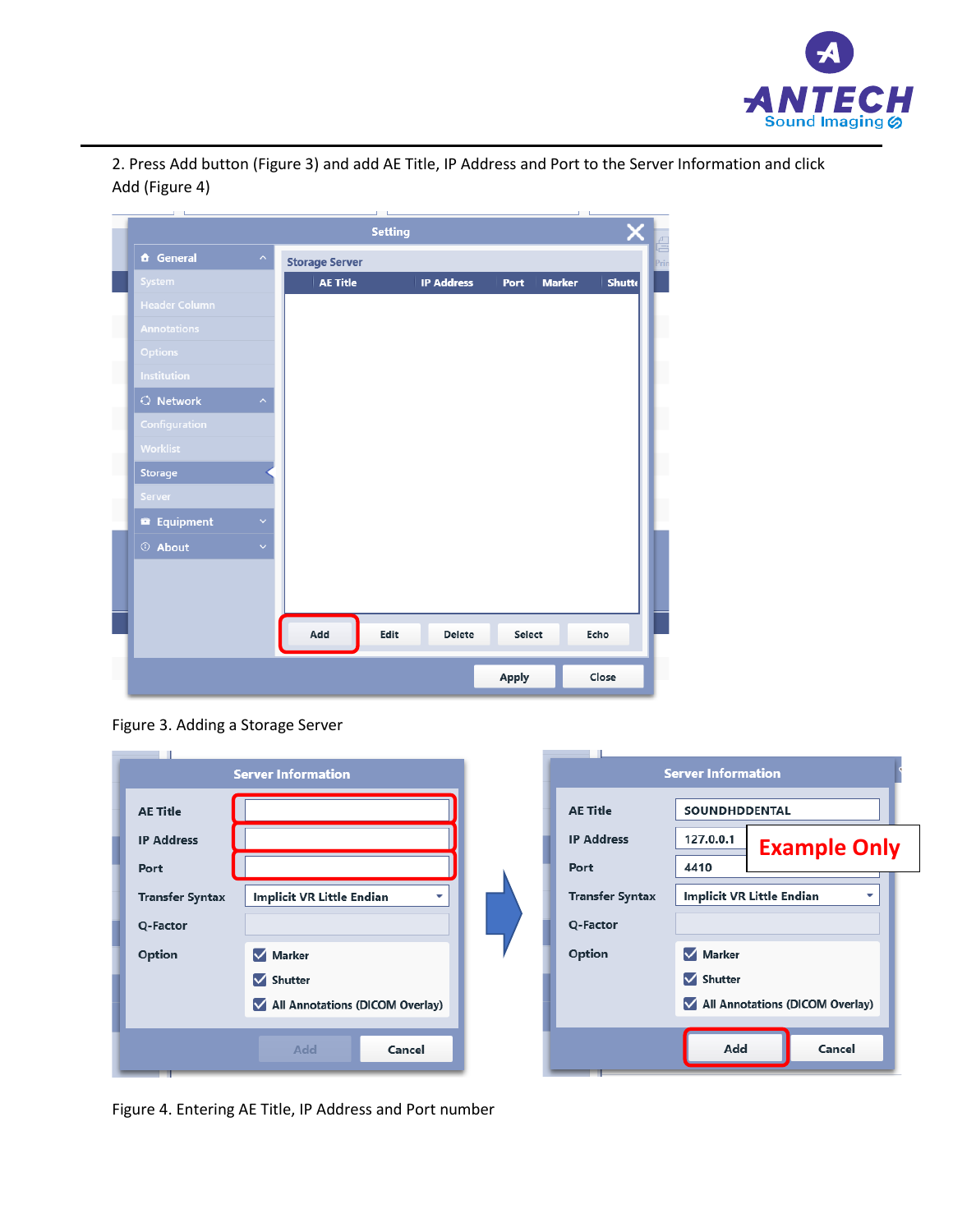

3. Once completed with adding Storage server, click Echo to verify DICOM connectivity with server. If the server information is not correct or the port is blocked from the server, it will say "Connection Failure".

|                      |                                      | <b>Setting</b> |                   |              |               |               |
|----------------------|--------------------------------------|----------------|-------------------|--------------|---------------|---------------|
| <b>A</b> General     | <b>Storage Server</b>                |                |                   |              |               |               |
| System               | <b>AE Title</b>                      |                | <b>IP Address</b> | Port         | <b>Marker</b> | <b>Shutte</b> |
| <b>Header Column</b> | $\overline{\mathscr{S}}$<br>SoundVet |                | 127.0.0.1         | 104          | $\checkmark$  | $\checkmark$  |
| <b>Annotations</b>   |                                      |                |                   |              |               |               |
| <b>Options</b>       |                                      |                |                   |              |               |               |
| <b>Institution</b>   |                                      |                |                   |              |               |               |
| $\bigcirc$ Network   |                                      |                |                   |              |               |               |
| Configuration        |                                      |                |                   |              |               |               |
| Worklist             |                                      |                |                   |              |               |               |
| <b>Storage</b>       |                                      |                |                   |              |               |               |
| Server               |                                      |                |                   |              |               |               |
| <b>Equipment</b>     |                                      |                |                   |              |               |               |
| © About              |                                      |                |                   |              |               |               |
|                      |                                      |                |                   |              |               |               |
|                      |                                      |                |                   |              |               |               |
|                      |                                      |                |                   |              |               |               |
|                      | Add                                  | Edit           | Delete            | Unselect     |               | Echo          |
|                      |                                      |                |                   | <b>Apply</b> |               | Close         |

Figure 5. DICOM Connection verification of Storage Server

| <b>Echo</b>               |    | Echo      |
|---------------------------|----|-----------|
| <b>Connection Failure</b> |    | Connected |
|                           | OK | OK        |

Figure 6. Example of Echo Test Result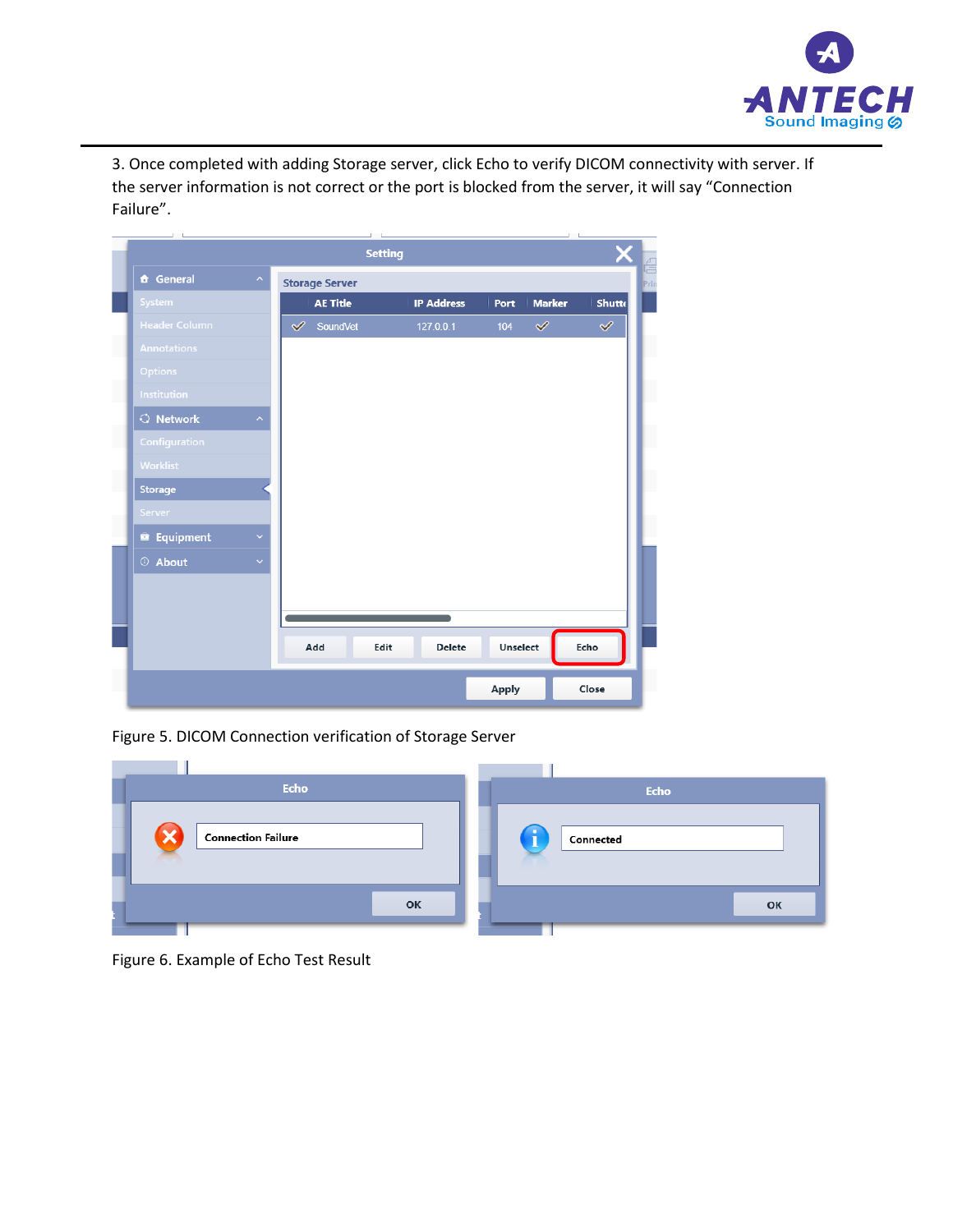

|                    |                      | <b>Setting</b>        |                   |          |               |               |
|--------------------|----------------------|-----------------------|-------------------|----------|---------------|---------------|
| <b>f</b> General   |                      | <b>Storage Server</b> |                   |          |               |               |
| System             |                      | <b>AE Title</b>       | <b>IP Address</b> | Port     | <b>Marker</b> | <b>Shutte</b> |
| Header Column      | $\blacktriangledown$ | SoundVet              | 123.0.0.1         | 104      | $\checkmark$  | $\checkmark$  |
| <b>Annotations</b> | $\checkmark$         | SOUNDHDDENTAL         | 127.0.0.1         | 4410     | $\checkmark$  | $\checkmark$  |
| <b>Options</b>     |                      |                       |                   |          |               |               |
| <b>Institution</b> |                      |                       |                   |          |               |               |
| $\bigcirc$ Network |                      |                       |                   |          |               |               |
| Configuration      |                      |                       |                   |          |               |               |
| Worklist           |                      |                       |                   |          |               |               |
| <b>Storage</b>     |                      |                       |                   |          |               |               |
| Server             |                      |                       |                   |          |               |               |
| <b>Equipment</b>   |                      |                       |                   |          |               |               |
| © About            |                      |                       |                   |          |               |               |
|                    |                      |                       |                   |          |               |               |
|                    |                      |                       |                   |          |               |               |
|                    |                      |                       |                   |          |               |               |
|                    |                      | Add<br>Edit           | Delete            | Unselect |               | Echo          |
|                    |                      |                       |                   | Apply    |               | Close         |

4. You can add more than one server and have them selected to send the study to all the servers.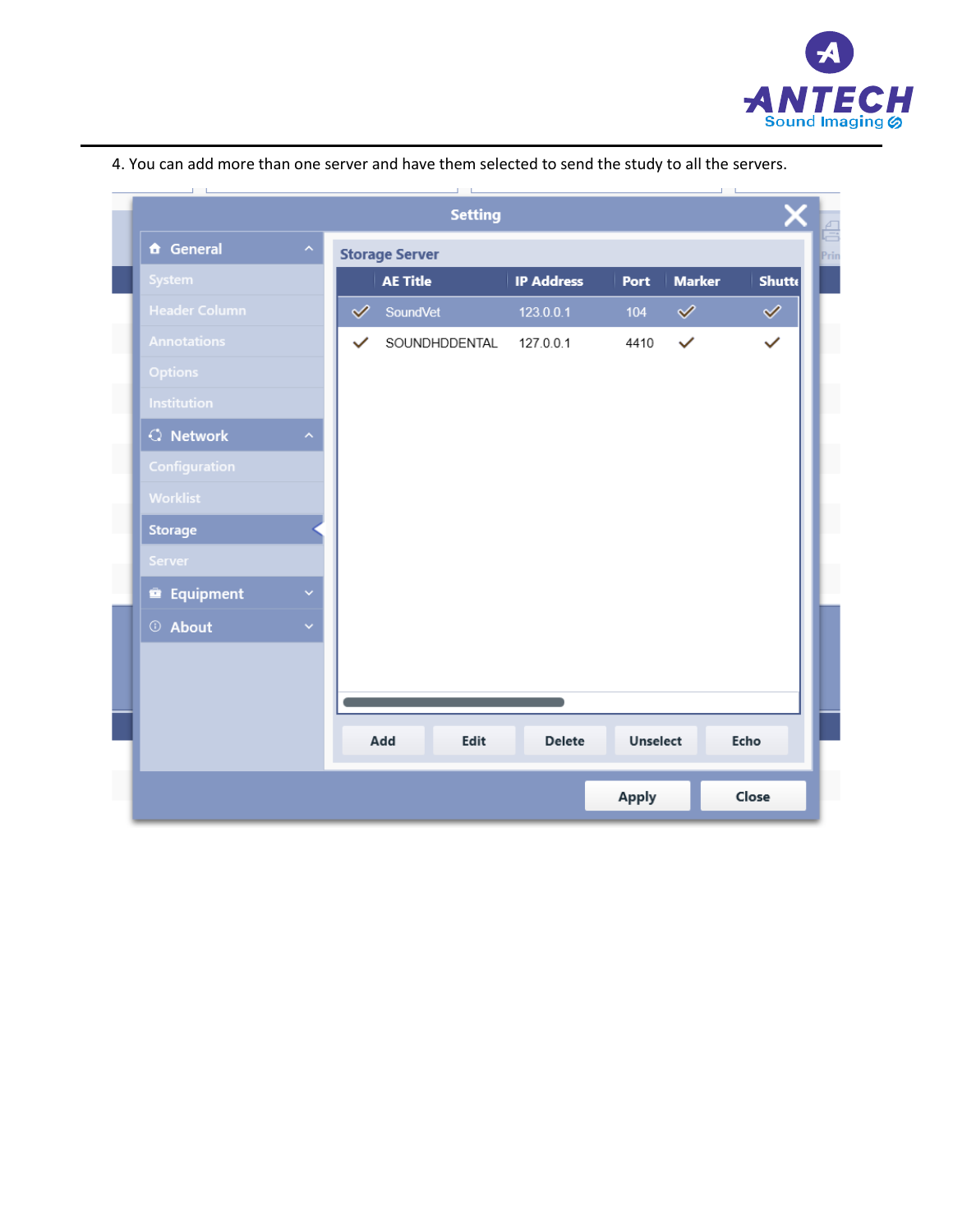

## WORKLIST CONFIGURATION

1. Below is where you can configure Worklist Server and the steps are the same as configuring storage server above. Follow the steps of Storage Configuration.